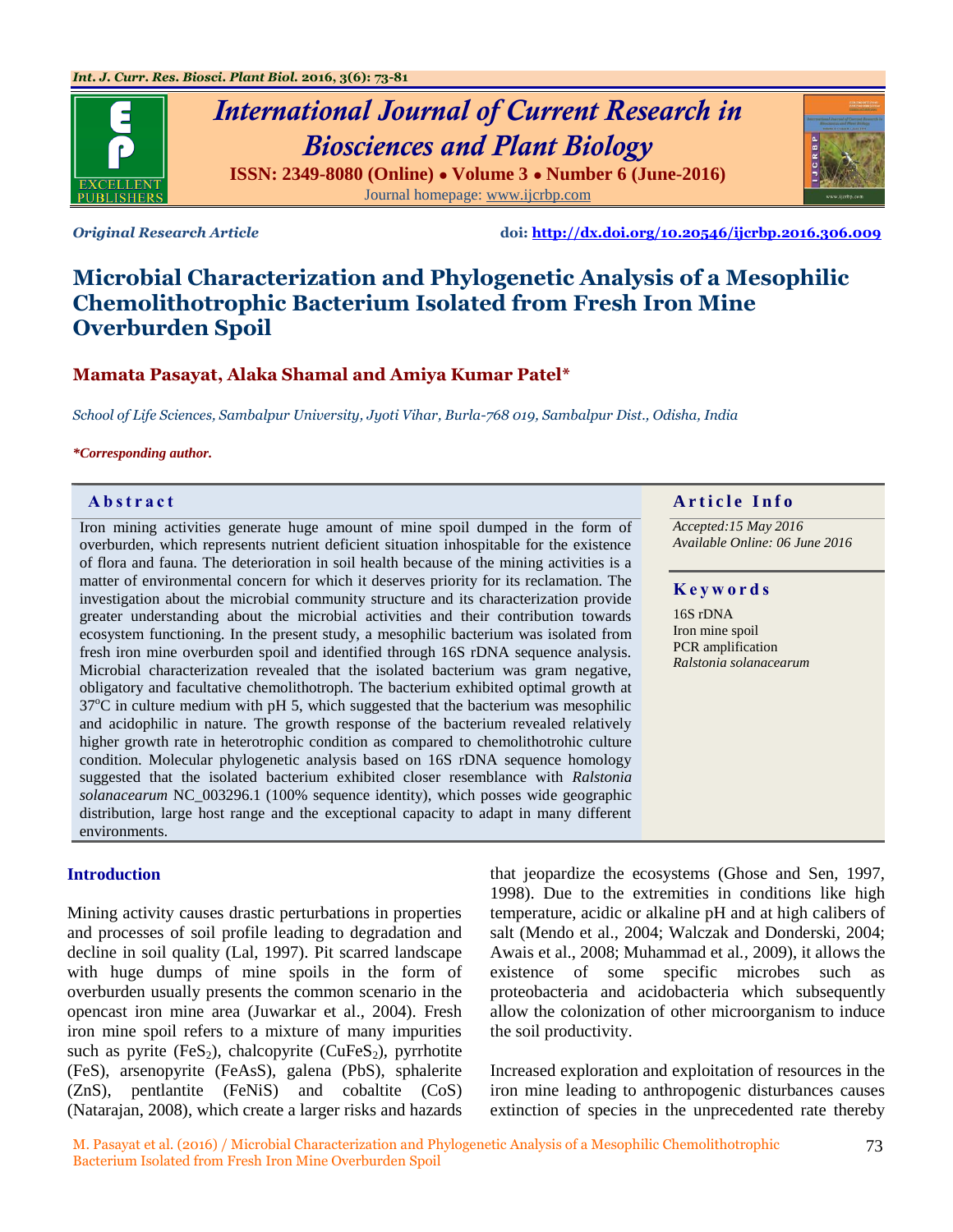creating a negative impacts on ecosystem functioning, which may lead to the discovery of new species that bring changes in soil microbiological and ecological properties (Druschel et al*.,* 2004). Members of proteobacteria and acidobacteria are the most abundant soil bacteria (Janssen, 2006). Proteobacteria lineage is more diverse and stable than acidobacteria lineage, suggesting that the acidobacteria are more susceptible to variation in soil properties and to the disturbing factors (Youssef and Elshahed, 2009). However, proteobacteria can adapt to the extremities of fresh iron mine overburden spoil by creating their own microenvironment, as they encompass an enormous level of morphological, physiological and metabolic diversity and are of great importance to global carbon, nitrogen and sulfur cycling (Kersters et al*.,* 2006). The most abundant and diverse class within the proteobacteria was alphaproteobacteria, followed by the beta, delta, gamma and epsilon proteobacteria distinguished by small differences in their rRNA sequences. Further, they are divided on the basis of their response to different temperatures such as mesophiles (20 to  $40^{\circ}$ C), moderate thermophiles (40 to  $60^{\circ}$ C) and extreme thermophiles (above  $60^{\circ}$ C).

The microbes relevant to proteobacteria group (Smith, 1896; Yabuuchi et al*.,* 1995) function as plant growthpromoting rhizobacteria (Kang et al*.,* 2002). These bacterial strains are free living or root associated bacteria that can increase the plant growth and productivity through the production of phytohormones (Glick, 1995; Chanway, 1997; Bottini et al*.,* 2004), antimicrobial compounds such as antibiotics and siderophores that solubilize and sequester iron (Emmert and Handelsman, 1999; Compant et al*.,* 2005). Further, it elicit plant defensive mechanism against foliar and soil borne pathogens, hence reduce the incidence of plant diseases (Weller, 1988; Achari and Ramesh, 2014). In addition, the bacterium contributes towards the development of biofilm through various mechanisms (Mansfield et al*.,* 2012), able to dissimilate nitrates and to degrade xenobiotic compounds (Bossis et al*.,* 2000). Besides, soil microorganisms are sensitive to environmental perturbations that alter the microbial community composition and activities thereby influence the ecosystem stability (Smith and Padendick, 1993). Therefore, microbial characterization is very essential for a broader understanding of soil health.

Microbiological constraints of mine spoil have been the subject of microbiological research with the assessment of microbial community profiling to maintain the soil environment has become common place with highthroughput techniques such as 16S rRNA (or rDNA) gene amplicon sequencing. Therefore, the microbial communities have been profiled using PCR amplification of rRNA genes, with the goal of understanding their ecological function (Pastrik et al*.,* 2002). Comparisons of rRNA sequences defined the main lineages in the evolution of microorganisms as rRNAs are integral elements of the protein synthesizing apparatus, the basic components of which are present in all primary kingdoms, and are among the most highly conserved cellular molecules. Because of the similarity exist in rDNA gene sequence even in distantly related microorganisms; the sequences can be precisely aligned helpful in making differences among the microbes. Besides, the rDNA molecules have long been recognized for their utility as molecular chronometers (Woese, 1987). However, the larger rDNA molecules contain many domains with independent rates of sequence change related to their structural and functional attributes (Kent and Triplett, 2002). Thus, the study of genes that encode the 16S rDNA and PCR technique have been extensively used to determine taxonomy, phylogeny (evolutionary relationships) and to estimate rates of species divergence among bacteria isolated from different sources with an understanding of their role in soil health (Mahdy et al*.,* 2012).

Keeping in view, the present study was designed for microbial characterization of the bacterium isolated from fresh iron mine overburden spoil. In addition, the detailed molecular phylogenetic analysis and taxonomic placements of 16S rDNA gene sequencing by specific PCR amplification can be shifted more towards computing more diligent and accurate estimates of species richness and evenness, identification of novel bacteria phyla (Elshahed et al*.,* 2008) and computational comparisons of communities between different soil types due to its good discriminatory power and excellent ease of interpretation and performance.

## **Materials and methods**

## **Study site**

The present study was carried out in the Thakurani iron mining area in Noamundi (geographical location: 85° 28' 02.61" east longitude and 22° 8' 33.93" north latitude), maintained by M/s. Sri Padam Kumar Jain sponge mines Private Ltd. located in the revenue district of West Singhbhum, Jharkhand, India. The study site is surrounded by a number of new, old and abandoned mine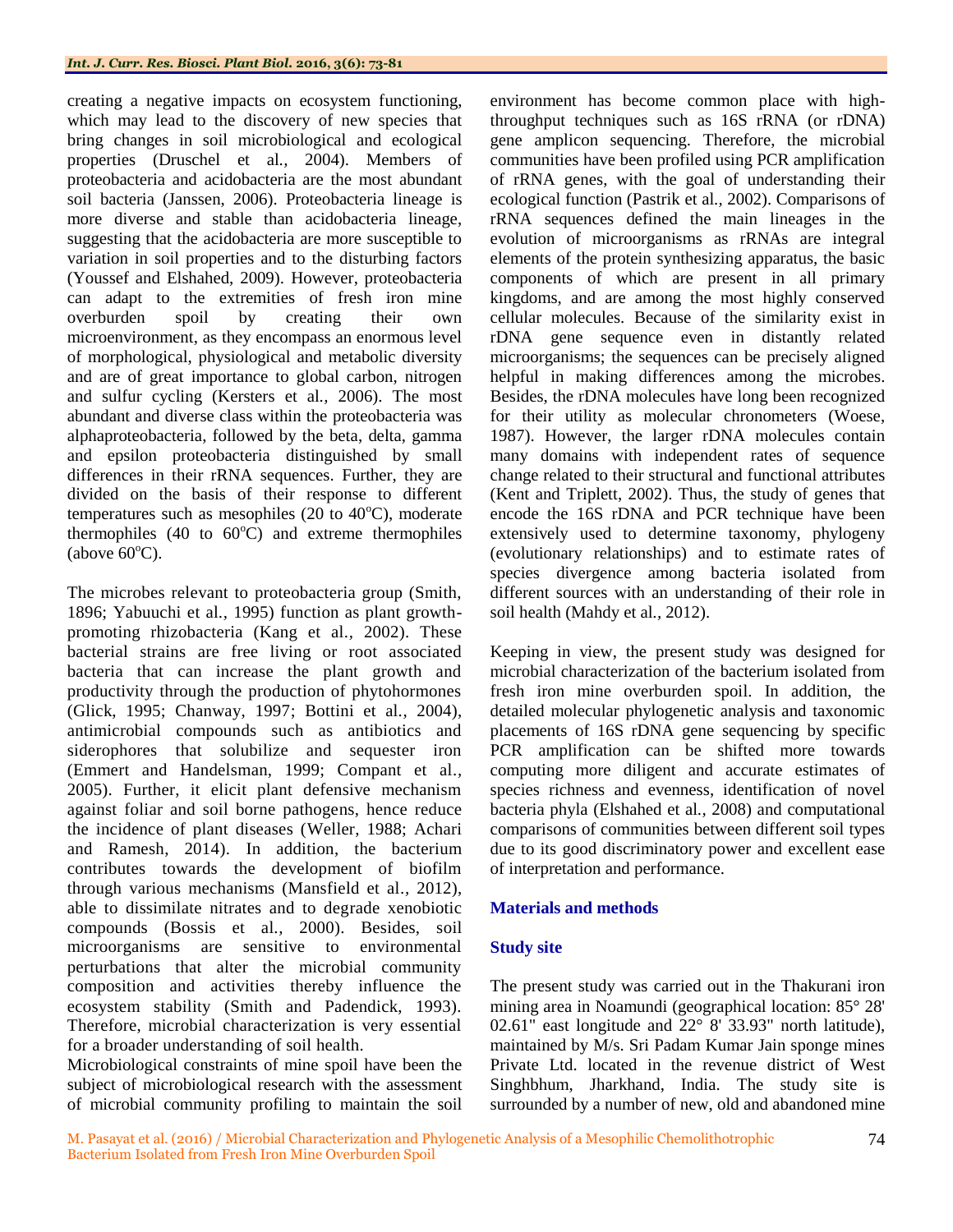of iron ore overburden. The district experiences semiarid climate with annual average rainfall estimated to be 1250.43mm as compared to the state average of 1340mm. The mean annual temperature and humidity is around  $19.67^{\circ}$ C and  $20\%$  respectively. The study site is situated away from the mean sea level of about 581m altitude.

#### **Mine spoil sampling**

Sampling was done from the fresh iron mine overburden in accordance with the methodology described by Parkinson et al*.,* 1971. The fresh iron mine overburden was divided into 5 blocks, and from each block five mine spoil samples were collected randomly from (0-15) cm soil depth by digging pits  $(15 \times 15 \times 15)$  cm<sup>3</sup> size referred as 'sub-samples'. The sub-samples were mixed thoroughly to from one composite sample, which was sieved  $(0.2 \text{ mm mesh})$  and stored at  $4^{\circ}\text{C}$  for further analysis.

#### **Isolation of bacterium**

The bacterium was isolated from fresh iron mine overburden spoil through standard agar plate method (Hallberg and Lindstrom, 1994; Johnson, 1995). Citrate broth was used for isolation, cultivation and maintenance of the bacterium with following medium composition:  $(NH_4)_{2}SO_4$ : 0.5g, NaNO<sub>3</sub>: 0.5g, MgSO<sub>4</sub>: 0.5g, K<sub>2</sub>HPO<sub>4</sub>: 0.5g, Fe  $(NH_4)_3(C_6H_5O_7)_2$ : 10g, CaCl<sub>2</sub>: 0.2g, Agar: 15g per liter of double distilled water and pH adjusted to 6.5 with 1N HCL. About 100µl bacterial culture was streaked on citrate agar and subjected to incubation at 37°C for 24 hrs. Isolated colonies were randomly taken and these steps were repeated in order to obtain pure culture of the bacterium.

#### **Microbial characterization**

Gram stain response of the bacterium isolated from fresh iron mine overburden spoil was performed through differential straining of the heat fixed smear of the bacterial culture with crystal violet followed by the addition of 1/2 drops of saffranin stain and observed under the microscope.

Optimum pH required for growth of the isolated bacterium was determined through serial dilution technique ( $10^8$  folds). For the purpose, about  $100 \mu l$ diluted culture was spread individually onto the already solidified citrate agar medium maintained at different pH and incubated at 37ºC for 24 hrs. The optimal pH range

required for bacterial growth was estimated through the enumeration of bacterial CFU.

Thermal death time of the isolated bacterium was determined by inoculating 100 $\mu$ l of bacterial culture in 5ml of citrate broth and subjected to incubation at 60ºC for different time interval. After incubation, the bacterial culture was streaked onto the citrate agar individually and incubated at 37ºC for 24 hrs for development of colonies. Gradual reduction in bacterial CFU revealed the time dependence on the temperature induced effect on the bacterium.

Antimicrobial sensitivity test of the bacterium was performed through disc diffusion technique following Kirby-Bauer's method (Madigan and Martinko, 2006) using different antibiotics such as amikacin, amoxycillin, azithromycin, cefotaxime, ciprofloxacin, erythromycin, gentamycin, kanamycin, levofloxacin, norfloxacin, ofloxacin, rifampicin, roxythromycin, streptomycin and tetracycline having concentration (0.5mg/ml) in triplicates and incubated at 37ºC for 24 hrs. The diameter of the zone of inhibition was measured. Growth analysis of bacterium was performed using citrate broth in chemolithotrophic (without glucose) as well as heterotrophic culture condition (with  $10g/l$  glucose) individually, and was incubated at 37ºC for different time intervals. The growth response of the bacterium was determined by taking absorbance at 640 nm against control.

### **Genomic DNA isolation**

Isolation of genomic DNA was performed using the genomic DNA isolation kit (Chromous bacterial genomic DNA Spin-50). About 100 mg bacterial pellet was suspended with 750  $\mu$ l of 1X suspension buffer followed by addition of 5µl of RNaseA with intermittent mixing and kept at 65ºC for 10min. Then, 1ml of lysis buffer was added, mixed gently and kept at 65ºC for 15min followed by centrifugation at 13000g at room temperature. The supernatant was collected, loaded on to the spin column  $(600\mu l)$  each time) and centrifuged at 13000g for 1 min at room temperature. The supernatant was discarded. About 500 $\mu$ l of 1X wash buffer was added to column and centrifuged at 13000g for 3 min. The spin column was placed in a fresh 1.5ml vial followed by addition of  $50\mu l$  of warm elution buffer (kept at 65ºC) and centrifuged at 13000g for 1min. The eluted DNA was resolved by 1% agarose gel to estimate the quality and quantity of template DNA used for PCR amplification.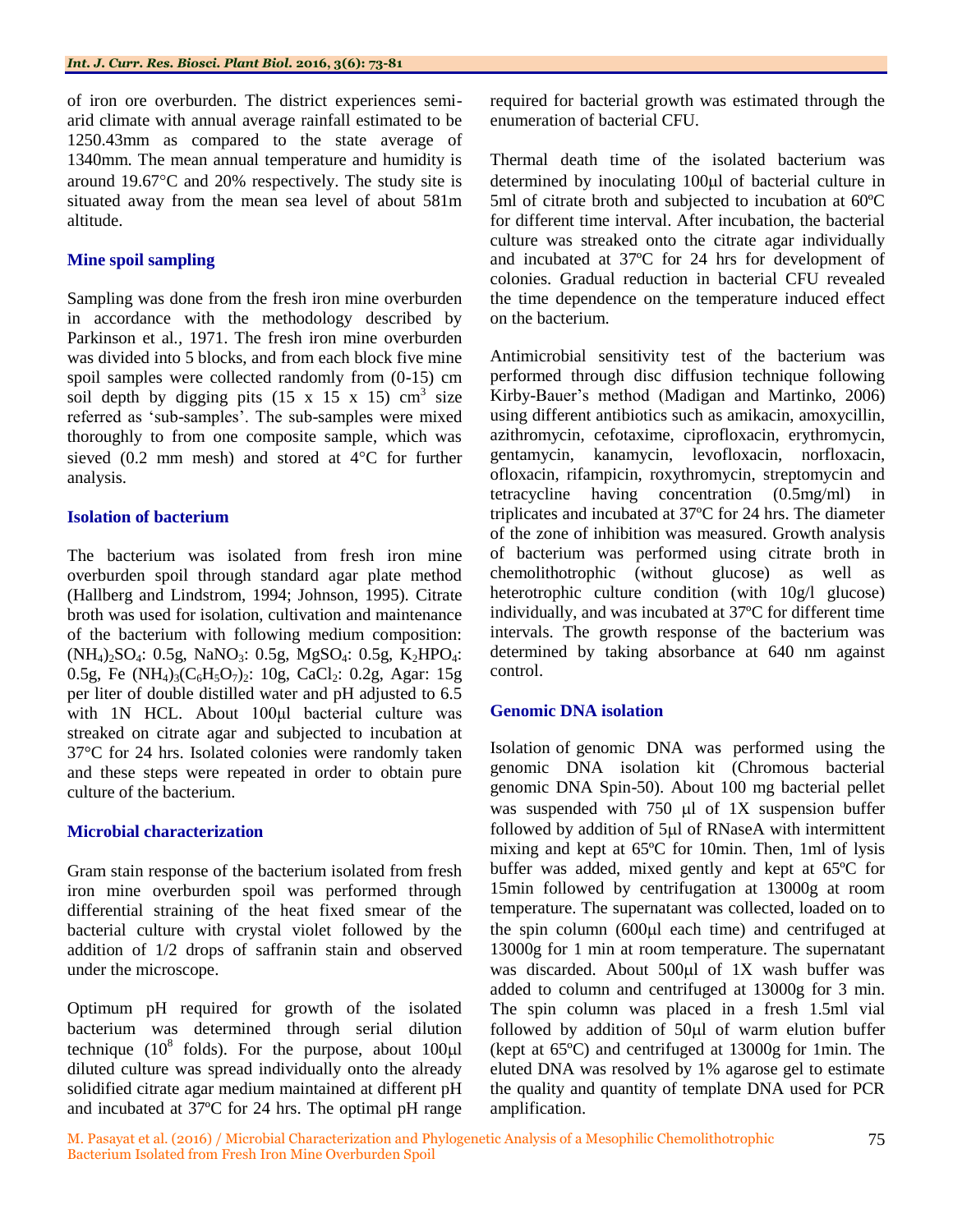#### **Gel elution of PCR products**

Amplified PCR product was cut from the gel and kept in a 2ml microcentrifuge tube. About 3 volumes of gel extraction buffer was added to 1 volume of gel and incubated at 55°C for 10 min with intermittent mixing. Then, 1 volume of isopropanol was mixed with the gel extracted solution, loaded on to the spin column  $(600\mu l)$ each time) and centrifuged at 13000g for 1 min at room temperature. Then, 500µl of wash buffer was added and centrifuged at 13000g for 3 min at room temperature. The content of the collection tube was discarded. The spin column was placed in a fresh 1.5ml microcentrifuge tube with  $15\mu l$  of elution buffer and centrifuged at 13000g for 1 min at room temperature. The purified DNA was collected and stored at 4ºC for further analysis.

#### **16S rDNA sequencing and analysis**

The 16S rDNA fragment was subjected to sequencing based on the chain termination reaction (Imhoff et al*.,* 2013) using 'BigDye terminator sequencing Ready Reaction kit' (version 3.1) (PE Applied Biosystems) through the automated ABI 3500 XL genetic analyzer using both the primers (Forward: 5'- AGAGTTTGATCMTGGCTCAG-3' and Reverse: 5'- TACGGYTACCTTGTTACGACTT-3'). The sequencing mixture (10µl) included BigDye terminator ready reaction mix: 4µl; template (100ng/ul): 1µl; primer (10pmol/ $\lambda$ ): 2µl; Milli Q water: 3µl. The PCR conditions includes 25 cycles with initial denaturation at 96°C for 1 min, denaturation at 96°C for 10 sec, hybridization at 50°C for 5 sec followed by the final elongation at 60°C for 4 min.

The 16S rDNA sequence was aligned using the 'JustBio online bioinformatics tool' (http://www.justbio.com) and assembled into a contiguous chain. Besides, the 16S rDNA sequence of the isolated bacterium was subjected to homology search using 'BLAST' at NCBI (Altschul et al*.,* 1997). The representative sequences were retrieved from the databases and subjected to multiple sequence alignment using CLUSTAL W. The computed alignment was analyzed for chimera using QIIME (version 1.5) (http://www.qiime.org). The final sequence of 16S rDNA was deposited in the GenBank using BankIt submission tool. Based on the 16S rDNA sequence homology, the evolutionary distances were computed through MEGA (version-6.0) program (Tamura et al*.,* 2013) with *p*distance using neighbor-joining method (Saitou and Nei,

1987). Further, the bootstrap values were calculated from 1000 replications to represent the evolutionary history of the microbial taxa (Felsenstein, 1985) using MEGA (Version 6.0).

#### **Results and discussion**

#### **Microbial characterization**

The bacterium derived energy for its grow and proliferate utilizing the nutrients supplemented with citrate broth and hence was used for isolation and maintenance of the bacterium*.* The isolated colonies of the bacterium appeared on the citrate agar plates were observed to be (1-2) mm in diameter, smooth, circular, brown in colour, convex and greater opacity in their sizes. Gram stain response revealed that the isolated bacterium was rod shaped gram negative bacteria. Based on the variation in CFU counts of the bacterium grown under culture conditions with different pH, the study suggested that the bacterium exhibited relatively higher growth rate at pH 5. Besides, the isolated bacterium exhibited a decline trend with respect to their CFU counts upto 1½ hrs, but no colony was observed at 2 hrs of incubation at 60ºC. It is evident from the study that the thermal death time of the bacterium was found to be 2 hrs at 60ºC and was suggested to be mesophilic, which cannot be susceptible at moderately higher temperature for a longer time.

Antibiotics sensitivity test revealed clear circular zone of inhibition against different antibiotics, which indicated their potency against the isolated bacterium (Fig. 1). The study suggested that the bacterium was found to be resistant against gentamycin, kanamycin and roxythromycin, where as sensitive towards the antibiotics such as amikacin, amoxicillin, azithromycin, cefotaxime, ciprofloxacin, erythromycin, levofloxacin, norfloxacin, ofloxacin, rifampicin, streptomycin and tetracycline.

#### **Growth analysis**

The growth response of the isolated bacterium was performed in citrate broth with chemolithotrophic (without glucose) as well as heterotrophic (with 10g/l glucose) culture condition at 37ºC (Fig. 2). The lag phase continued upto  $5<sup>th</sup>$  hr of incubation and thereafter the exponential phase continued till  $48<sup>th</sup>$  hr of incubation in the chemolithotrophic culture condition. Similarly, the lag phase continued upto 45min of incubation in heterotrophic culture condition. The exponential phase started after 45min and continued till  $43<sup>rd</sup>$  hr of incubation in heterotrophic culture condition (Fig. 2).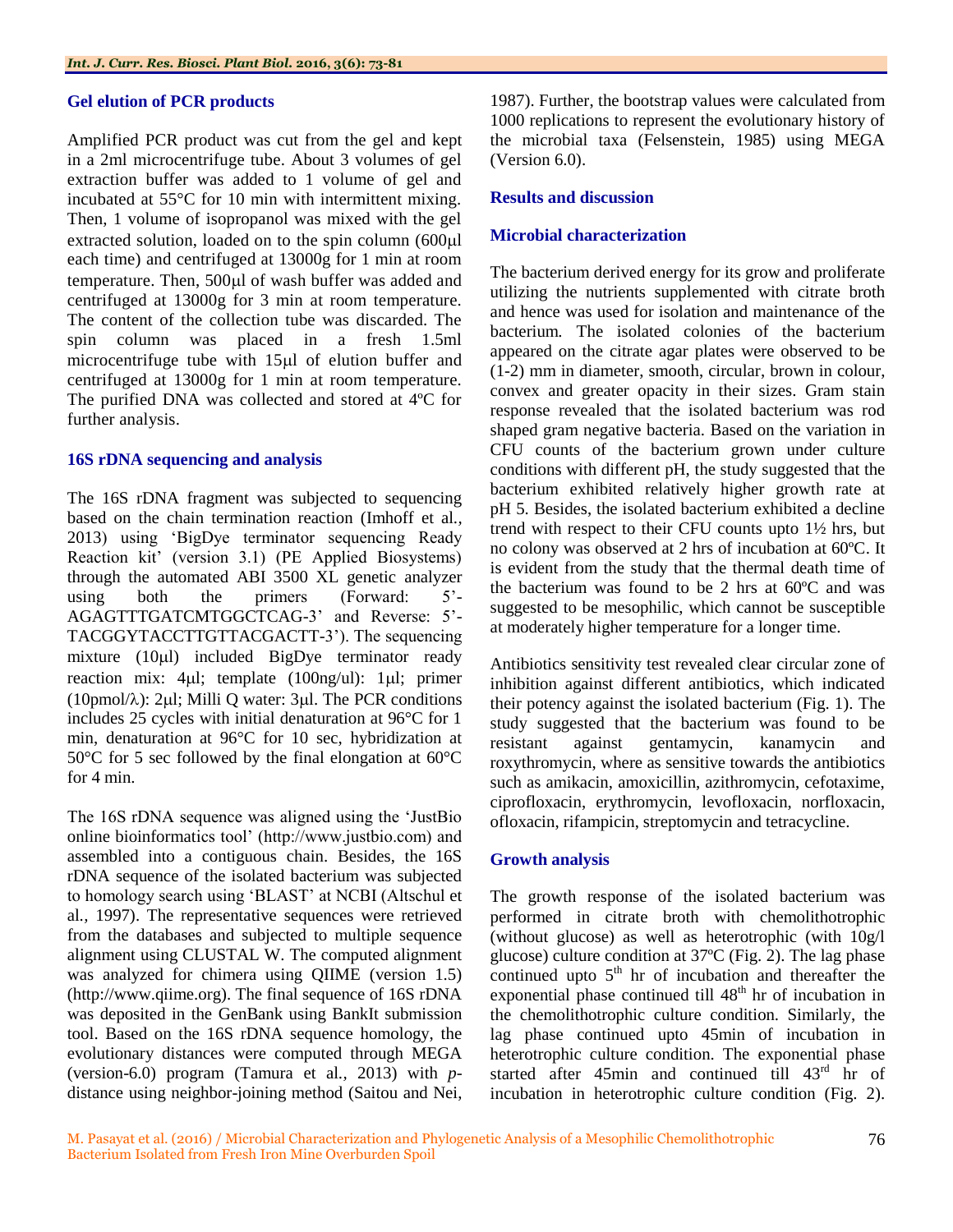The study clearly revealed variation in growth rate of the bacterium with respect to the different culture conditions. It is evident from the analysis that the specific growth rate  $(\mu)$  of the bacterium in heterotrophic condition  $(0.046 \text{ hr}^{-1})$ ) was comparatively higher than  $chemicalithotrophic$  culture condition  $(0.041$  $hr^{-1}$ ). Relatively less growth rate of the bacterium in

chemolithotrophic culture condition may be explained on the basis of slow energy yielding activities attributed to the nutrient deficient situation of fresh iron mine overburden spoil. Besides, the study revealed the potency of the bacterium to shift from the chemolithotrophic to heterotrophic condition supplemented with extraneous organic carbon.



Fig. 1: Antibiotics sensitivity test of the isolated bacterium. The diameter of zone of inhibition is expressed in  $(mm \pm SD)$ ; n= 3.



**Fig. 2:** Growth curve of the bacterium in chemolithotrophic (without glucose) and heterotrophic (with glucose) culture conditions at different hour of incubation at 37 °C.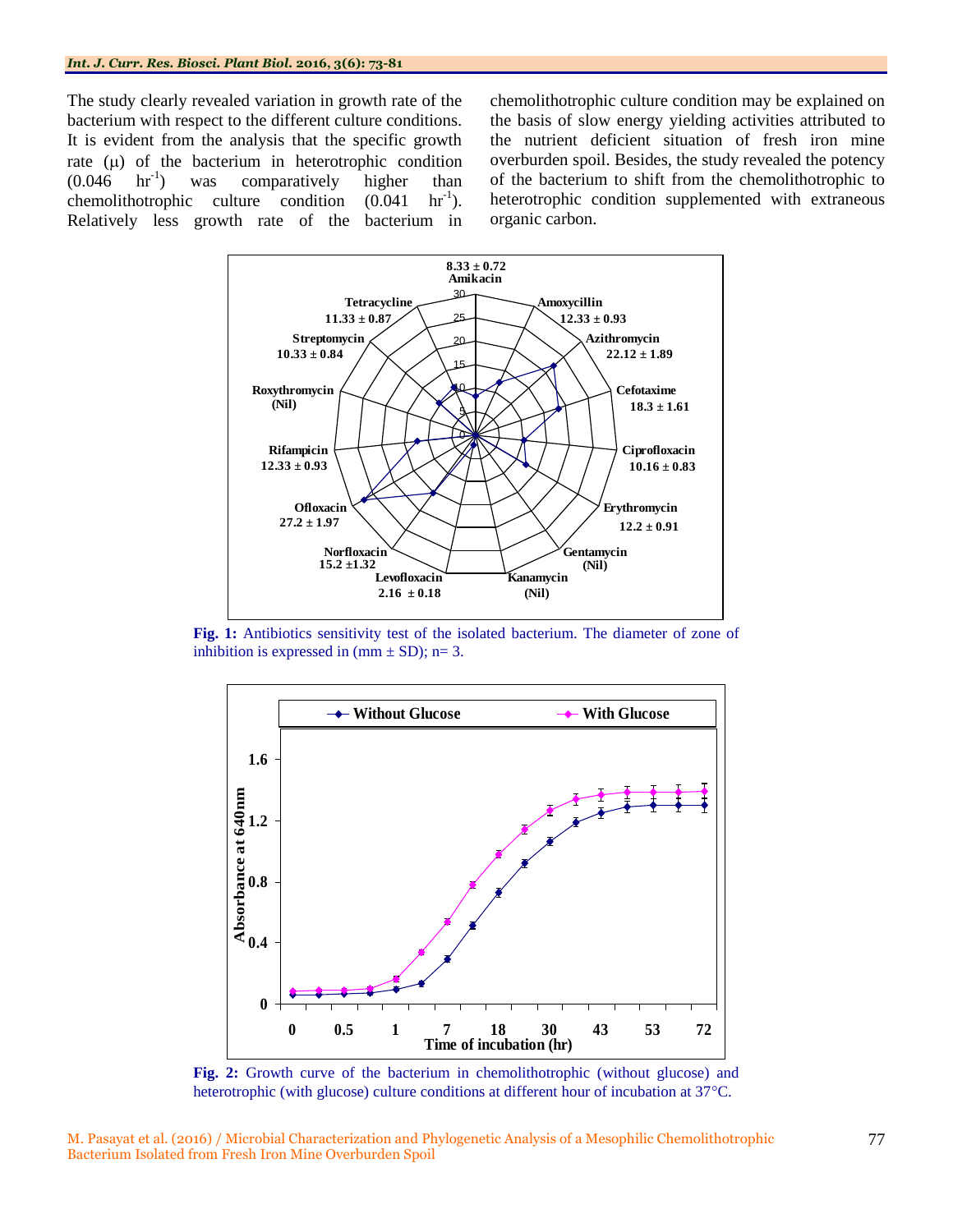#### **PCR amplification**

The identification of the bacterium becomes a challenging mission for the microbial ecologists to unravel microbial diversity. PCR amplification of 16S rDNA with forward: 5'-AGAGTTTGATCMTGGCTCAG-3' and reverse: 5'- TACGGYTACCTTGTTACGACTT-3' primers generated the amplicon size of  $\sim$ 1.5 Kb in 1.5% agarose gel (Fig. 3).

**Fig. 3:** PCR amplification of 16S rDNA of the bacterial isolate revealed the amplicon size of ~1.5Kb (Lane M: marker DNA; Lane 1: amplicon size of ~1.5Kb).

#### **Blast analysis and sequence homology**



The 16S rDNA sequence of the isolated bacterium was subjected to homology search using BLAST. Highest degree of sequence homology exhibited by the 16S rDNA sequence was represented (Table 1). The study suggested that the 16S rDNA sequence of the isolated bacterium shared 100% sequence identity with the 16S rDNA of *Ralstonia solanacearum* GMI1000 (NC\_003296.1) and 99% sequence identity with 16S rDNA of *Ralstonia pickettii* 12J (NC\_010678.1). Besides, it exhibited 97% sequence identity with the 16S rDNA sequence of *Herbaspirillum seropedicae* SmR1 (NC\_014323.1) and *Collimonas fungivorans* Ter331 (NC\_015856.1) respectively (Table 3). In addition, it shared 96% sequence identity with *Burkholderia rhizoxinica* HKI 454 (NC\_014722.1), *Chromobacterium violaceum* ATCC 12472 (NC\_005085.1); 95% sequence identity with the 16S rDNA sequence of *Burkholderia glumae* BGR1 (NC\_012724.2), *Burkholderia phymatum*  STM815 (NC\_010622.1). Further, it showed 94% sequence identity with the 16S rDNA sequence of *Cupriavidus metallidurans* CH34 (NC\_007973.1), *Burkholderia xenovorans* LB400 (NC\_007952.1), *Basilea psittacipulmonis* DSM 24701 (NZ\_CP009238.1), *Nitrosospira multiformis* ATCC 25196 (NC\_007614.1), *Basilea psittacipulmonis* DSM 24701 (NZ\_CP009238.1), *Burkholderia phenoliruptrix* BR3459a (NC\_018695.1) and 93% sequence identity with the 16S rDNA sequence of *Dechlorosoma suillum* PS (NC\_016616.1), *Castellaniella defragrans* 65Phen (NZ\_HG916765.1) and *Azoarcus aromaticum* EbN1 (NC\_006513.1) respectively (Table 1).

**Table 1.** 16S rDNA sequence homology of the query sequence (Accession no. KU500376) with closely related sequences from databases using BLAST analysis.

| <b>Microbial strains</b>             | <b>NCBI</b>     | <b>Query</b> | E-value  | <b>Identity</b> |
|--------------------------------------|-----------------|--------------|----------|-----------------|
|                                      | (Accession No.) | coverage     |          |                 |
| Ralstonia solanacearum GMI1000       | NC_003296.1     | 99%          | $2e-179$ | 100%            |
| Ralstonia pickettii 12J              | NC 010678.1     | 99%          | $1e-172$ | 99%             |
| Herbaspirillum seropedicae SmR1      | NC 014323.1     | 85%          | $7e-160$ | 97%             |
| Collimonas fungivorans Ter331        | NC 015856.1     | 85%          | $7e-160$ | 97%             |
| Burkholderia rhizoxinica HKI 454     | NC 014722.1     | 99%          | $1e-157$ | 96%             |
| Chromobacterium violaceum ATCC 12472 | NC 005085.1     | 85%          | $9e-154$ | 96%             |
| Burkholderia glumae BGR1             | NC 012724.2     | 97%          | $1e-152$ | 95%             |
| Burkholderia phymatum STM815         | NC_010622.1     | 96%          | $3e-148$ | 95%             |
| Cupriavidus metallidurans CH34       | NC 007973.1     | 99%          | $1e-147$ | 94%             |
| <i>Burkholderia xenovorans</i> LB400 | NC 007952.1     | 96%          | $1e-146$ | 94%             |
| Ralstonia eutropha H16               | NC 008314.1     | 99%          | $1e-142$ | 94%             |
| Nitrosospira multiformis ATCC 25196  | NC 007614.1     | 85%          | $2e-140$ | 94%             |
| Basilea psittacipulmonis DSM 24701   | NZ CP009238.1   | 99%          | $2e-141$ | 94%             |
| Burkholderia phenoliruptrix BR3459a  | NC 018695.1     | 99%          | $7e-145$ | 94%             |
| Dechlorosoma suillum PS              | NC 016616.1     | 84%          | $3e-138$ | 93%             |
| Castellaniella defragrans 65Phen     | NZ HG916765.1   | 99%          | $4e-137$ | 93%             |
| <i>Azoarcus aromaticum</i> EbN1      | NC 006513.1     | 84%          | $4e-137$ | 93%             |

M. Pasayat et al. (2016) / Microbial Characterization and Phylogenetic Analysis of a Mesophilic Chemolithotrophic Bacterium Isolated from Fresh Iron Mine Overburden Spoil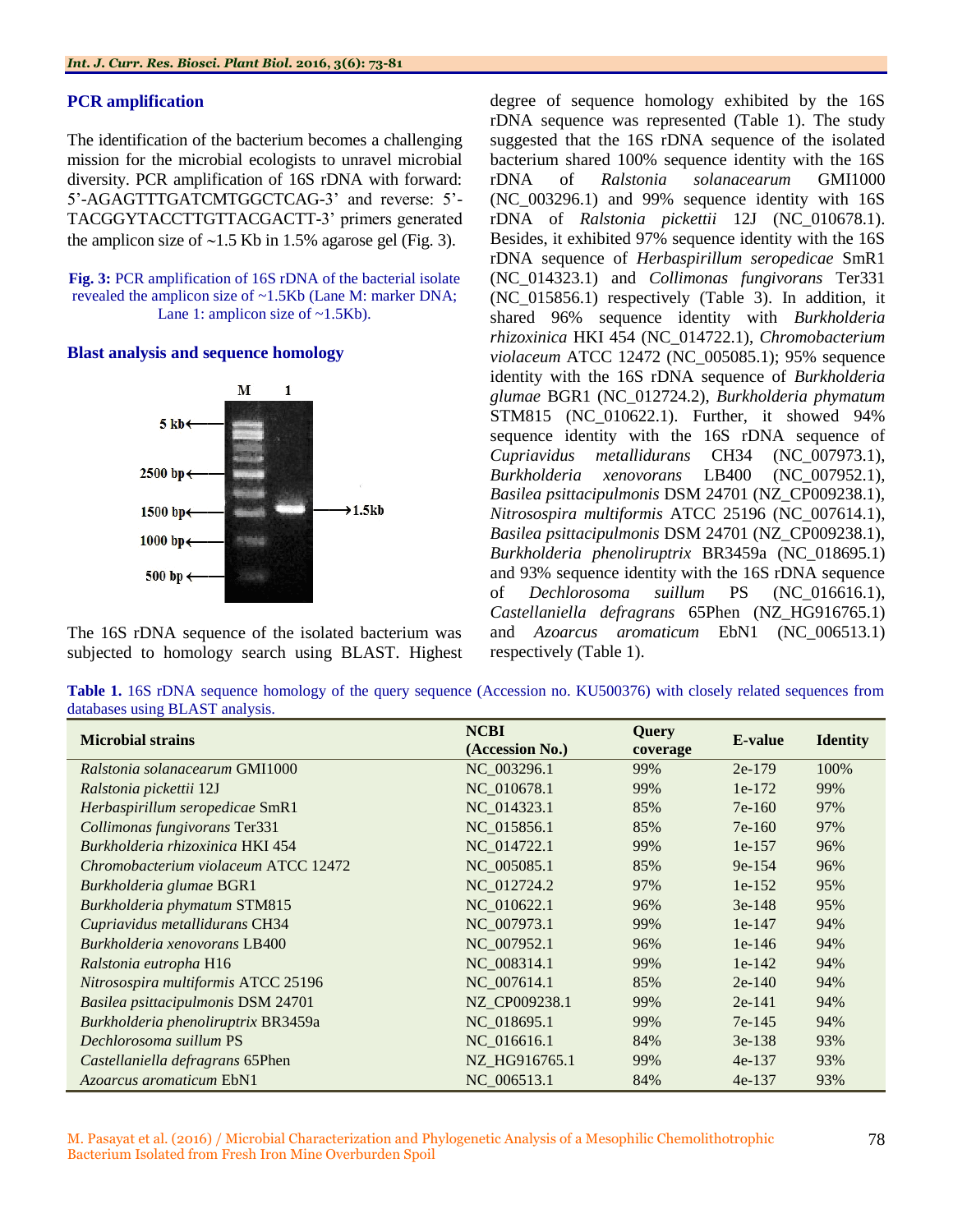#### **Molecular phylogenetic analysis**

The 16S rDNA sequence obtained from the isolated bacterium was subjected to phylogenetic analysis conducted in MEGA 6.0 (Tamura et al*.,* 2013). The evolutionary history was inferred using Neighbor Joining method (Saitou and Nei, 1987). The percentage of replicate trees in which the associated taxa clustered together in the bootstrap test (1000 replicates) is shown next to the branches (Felsenstein,

1985). Evolutionary distance was computed using the *p*-distance using NJ method (Nei and Kumar, 2000) reflecting the units of the number of base substitutions per site. The analysis involved 18 nucleotide sequences. The dendrogram is drawn to scale with branch length in the same unit as the evolutionary distance used to infer phylogeny (Fig. 4). All positions containing gaps and missing data were eliminated. There were a total of 310 positions in the final datasets.



**Fig. 4:** Dendrogram based on NJ method showing the relatedness between 16S rDNA sequence of the bacterium and its closest relative sequences retrieved from databases.

#### **Conclusion**

Molecular phylogenetic analysis based on 16S rDNA sequence homology suggested that the isolated bacterium cultured from fresh iron mine overburden spoil exhibited close resemblance with *Ralstonia solanacearum* NC 003296.1 (100% sequence identity). The genus *Ralstonia* is within the β-subdivision of the proteobacteria and includes five species, *R. picketii, R. insidiosa, R. mannitolilytica, R. syzygii* and *R. solanacearum* (Yabuuchi et al*.,* 1995). Its wide geographic distribution, large host range and the exceptional capacity to adapt in many different environments made it more important for the soil environment. Further, the sequence variability of rDNAs and the advent of PCR made rDNA even more accessible for sequencing providing a unique opportunity for in-depth phylogenetic analysis to highlight the breadth of diversity within various major bacterial phyla encountered in soil. The 16S rDNA sequence of the bacterium was submitted to NCBI GeneBank (Accession no. KU500376).

### **Conflict of interest statement**

Authors declare that they have no conflict of interest.

#### **Acknowledgement**

Authors are thankful to the Head, School of Life Sciences, Sambalpur University, Odisha for providing the necessary laboratory facilities. The help rendered by several persons during data analysis and interpretation of data in several counts were duly acknowledged.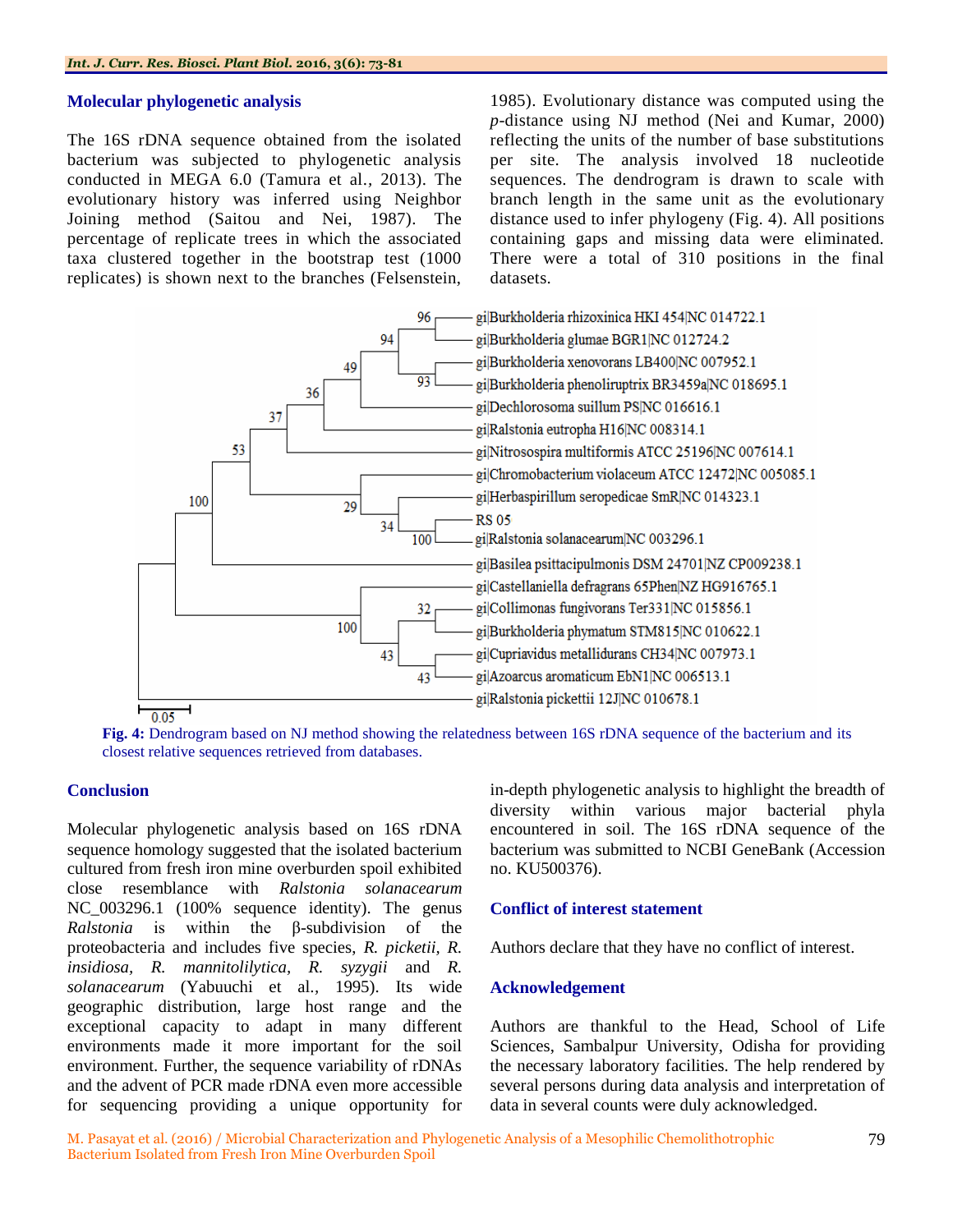#### **References**

- Achari, G.A., Ramesh, R., 2014. Diversity, biocontrol and plant growth promoting abilities of xylem residing bacteria from Solanaceous crops. Int. J. Microbiol. 1-14.
- Altschul, S.F., Madden, T.L., Schaffer, A.A., Zhang, J., Zhang, Z., Miller, W., Lipman, D.J. 1997. Gapped BLAST and PSI-BLAST: a new generation of protein database search programs. Nucleic Acids Res. 25, 3389-3402.
- Awais, M., Pervez, A., Qayyum, S., Saleem, M., 2008. Effects of glucose, incubation period and pH on the production of peptide antibiotics by *B. pumilus*. African J. Microbiol. Res. 2, 114-119.
- Bossis, E., Lemanceau, P., Latour, X., Gardan, L., 2000. The taxonomy of *P. fluorescens* and *P. putida*: current status and need for revision. Agronomie. 20, 51-63.
- Bottini, R., Cassan, F., Piccoli, P., 2004. Gibberellin production by bacteria and its involvement in plant growth promotion and yield increase. Appl. Microbiol. Biotechnol. 65, 497-503.
- Chanway, C.P., 1997. Introduction of tree roots with plant growth promoting soil bacteria: An emerging technology for reforestation. Forest Sci. 43, 99-112.
- Compant, S., Nowak, B.J. Clement, C., Barka, E.A., 2005. Use of plant growth-promoting bacteria for biocontrol of plant diseases: Principles, mechanisms of action, and future prospects. Appl. Environ. Microbiol. 71, 4951-4959.
- Druschel, G.K., Baker, B.J., Gihring, T.M., Banfield, J.F., 2004. Acid mine drainage biogeochemistry at Iron Mountain, California. Geochem. Trans. 5(2), 13-32.
- Elshahed, M.S., Youssef, N.H., Spain, A.M et al*.* 2008. Novelty and uniqueness patterns of rare members of the soil biosphere. Appl. Environ. Microbiol. 74, 5422-5428.
- Emmert, E.A., Handelsman, J., 1999. Biocontrol of plant disease: A (Gram-) positive perspective. FEMS Microbiol. Lett. 171, 1-9.
- Felsenstein, J., 1985. Confidence limits on phylogenies: An approach using the bootstrap. Evol. 39, 783-791.
- Ghose, M.K., Sen, P.K., 1997. Recovery of usable ore fines from iron ore tailing and their environmental management a base study. Land Contam. Reclam. 7(2), 143-149.
- Ghose, M.K., Sen, P.K., 1998. Disposal of tailings from iron ore beneficiation plants and their environmental impacts. J. Institute of Public Health Engineers. 3, 5-12.
- Glick, B.R., 1995. The enhancement of plant growth by freeliving bacteria. Can. J. Microbiol. 41, 109-117.
- Hallberg, K.B., Lindstrom, E.B., 1994. Characterization of *Thiobacillus caldus* sp. nov., a moderately thermophilic acidophile. Microbiol. 140, 3451-3456.
- Imhoff, J.F., Sahling, H., Suling, J., Kath, T., 2003. 16S rDNA-based phylogeny of sulphur-oxidising bacterial endosymbionts in marine bivalves from cold-seep habitats. Marine Ecology Progress Series. 249, 39-51.
- Janssen, P.H., 2006. Identifying the Dominant Soil Bacterial Taxa in Libraries of 16S rRNA and 16S rRNA Genes. Appl. Environ. Biol. 72(3), 1719-1728.
- Johnson, D.B., 1995. Mineral cycling by microorganisms: iron bacteria. In: Microbial diversity and ecosystem function. (Eds.: Allsopp, D., Colwell, R.R., Hawksworth, D.L.). CAB International, University Press, Cambridge, UK. pp.137-159.
- Juwarkar, A. A., Jambulkar, H.P., Singh, S.K., 2004. Appropriate strategies for reclamation and revegetation of coal mine spoil dumps. In: Proceedings of National Seminar on Environmental Engineering with Special Emphasis on Mining Environment. pp.1-9.
- Kang, Y., Liu, H., Genin, S., Schell, M.A., Denny, T.P., 2002. *Ralstonia solanacearum* requires type 4 pili to adhere to multiple surfaces and for natural transformation and virulence. Mol. Microbiol. 2, 427-437.
- Kent, A.D., Triplett, E.W., 2002. Microbial communities and their interactions in soil and rhizosphere ecosystems. Ann. Rev. Microbiol. 56, 211-236.
- Kersters, K., De, V.P., Gillis, M., Swings, J., Vandamme, P., Stackebrandt, E., 2006. Introduction to the Proteobacteria. The Prokaryotes,  $3<sup>rd</sup>$  Edn. 5, 3-37.
- Lal R., 1997. Soil quality and sustainability. In: Methods of Assessment of Soil Degradation (Eds.: Lal, R., Blum, W.E.H., Valentin, C., Stewart, B.A.). CRC Press, Boca Raton, FL. pp.17-30.
- Madigan, M.T., Martinko, J.M., 2006. Brock Biology of Microorganisms. 11<sup>th</sup> Edn. Pearson Education, Upper Saddle River, New Jersey.
- Mahdy, A.M.M., El-Habbaa, G.M., Mohamed, F.G., Badr, A.A., 2012. Virulence of *Ralstonia solanacearum* the causal of potato brown rot disease under Egyptian conditions. Ann. Agric. Sci. (Moshtohor). 50(1), 59-67.
- Mansfield, J., Genin, S., Magori, S., Citovsky, V., Sriariyanum, M., Ronald, P., Dow, M., Verdier, V., Beer, S.V., Machado, M.A. et al*.* 2012. Top 10 plant pathogenic bacteria in molecular plant pathology. Mol. Plant Pathol. 13, 614-629.
- Martin, C., French, E.R., 1978. Some characteristics of isolates of *Pseudomonas solanacearum* affecting potatoes and other Solanaceae in the amazan basin. Abstract Proceedings of American Phytopathology. pp.138-139.
- Mendo, S., Faustino, N.A., Sarmento, A.C., Amado, F., Moir, A.J., 2004. Purification and characterization of a new peptide antibiotic produced by a thermotolerant *Bacillus licheniformis* strain. Biotechnol. 26, 115-119.
- Mohammad, M., Dar, A., Soomro, M.T., Tariq, M., Latif, M. 2009. Antioxidants/antioxidative agents and superoxide: An electrochemical monitoring device. Int. J. Gene. Mol. Biol. 1, 105-114.
- Natarajan, K. A., 2008. Microbial aspects of acid mine drainage and its bioremediation. Trans. Nonferrous Metals Soc. China. 18, 1352-1360.
- Nei, M., Kumar, S., 2000. Molecular Evolution and Phylogenetics. Oxford University Press, New York.
- Parkinson, D., Gray, T.R.G., Williams, S.T., 1971. Methods to study ecology of soil microorganisms. IBP Handbook No. 19, Blackwell Scientific Publ. Oxford. 116p.